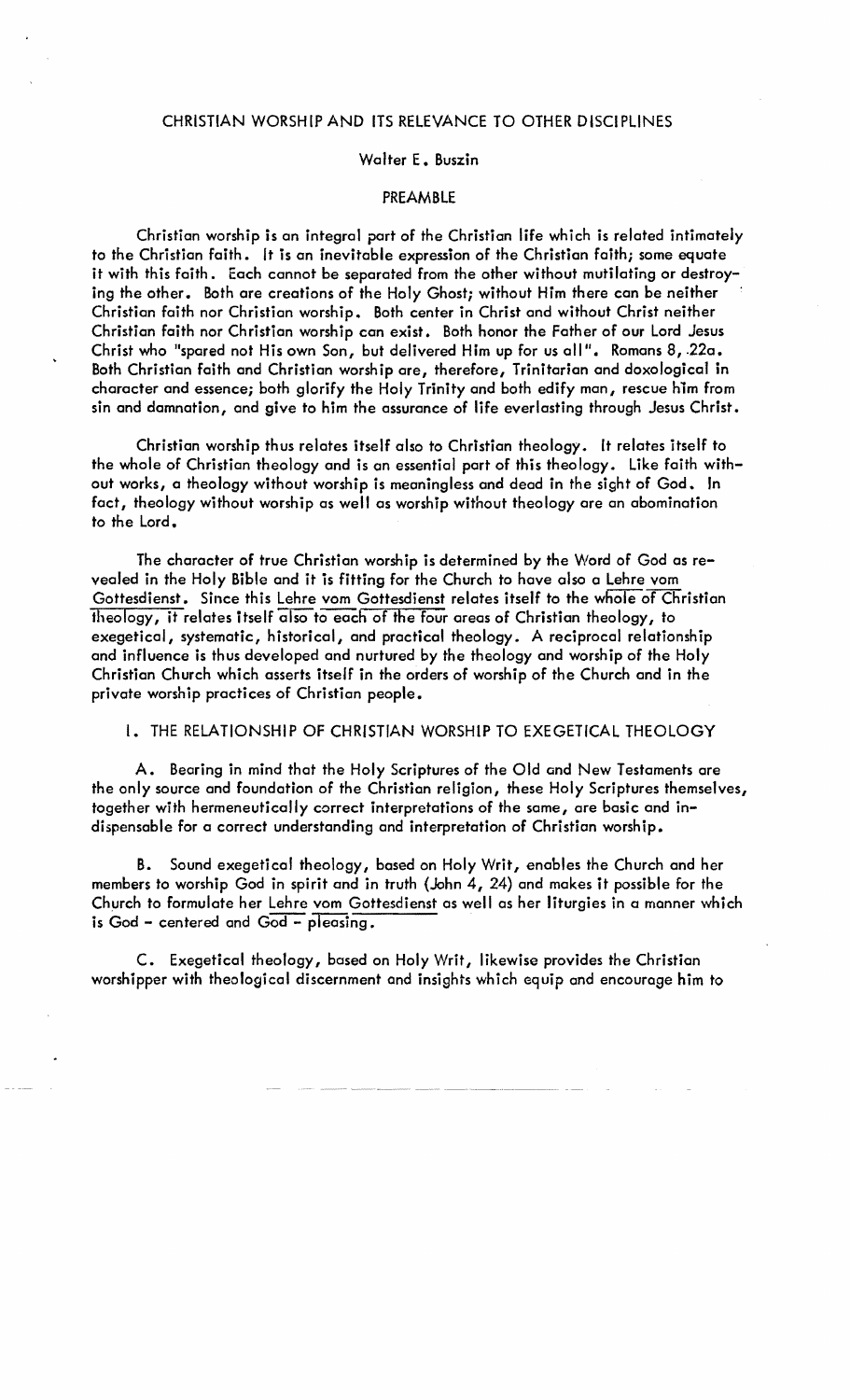reject and repudiate religious error and falsehood and thus contribute substantially to the purity and the resultant power of Christian worship.

## II. THE RELATIONSHIP OF CHRISTIAN WORSHIP TO SYSTEMATIC THEOLOGY

A. Systematic theology extracts and assembles from Holy Writ the fundamental doctrines of the Christian religion and redies them for use in Chrsitian worship that God be glorified and the worshipper sanctified and redeemed.

B. Systematic theology includes a study of the nature and work of the Holy Trinity as well as a study of the nature of man and of his proclivities to corruption and sin. Systematic theology sets forth the relationship which exists between God and man, between God who is worshipped and man the worshipper. Such knowledge is a prerequisite for true Christian worship.

C. Systematic theology, derived from Holy Scripture, impresses upon Christian worshippers a knowledge of their total dependence upon God's own means of grace for a worship - life which is complete, valid, effectual, and soteriol6gical in character and essence.

D. The Lutheran Symbols furnish the prolegomena of the Lehre vom Gottesdienst of the Lutheran Church and focus attention on the emphasis and distinctive character of our Church as a segment of the Holy Christian Church. They thus furnish Lutherans with safeguards and guidelines which help to determine the character of their services of ecclesiastical worship and which also balance and weigh the Church's orders of worship as well as the church - year and its observance.

E. Systematic theology provides Christian worship with much of its terminology and vocabulary; to this terminology and vocabulary it seeks to give sense and meaning which are catholic, true, and clear.

> Christ to the woman of Samaria: "Ye worship ye know not what; we know what we worship." John  $4$ ,  $22. -$  St. Paul to the Corinthians: "Therefore if I know not the meaning of the voice, f shall be unto him that speaketh a barbarian, and he that speaketh shall be a barbarian unto me. Even so ye, forasmuch as ye are zealous of spiritual gifts, seek that ye may excel to the edifying of the church.  $-$  Yet in the church I had rather speak five words with my understanding, that by my voice I might teach others also, than ten thousand words in an unknown tongue. For God is not the author of confusion, but of peace, as in all churches of the saints. " 1. Corinthians 14, 11. 12. 19. 33.

F. The Christian Lehre vom Gottesdienst, as set forth in the Lutheran symbols, stresses that Christian worship evince also true unity in doctrine and faith, fervent love for the brethren, and recognition of the need for Christian edification.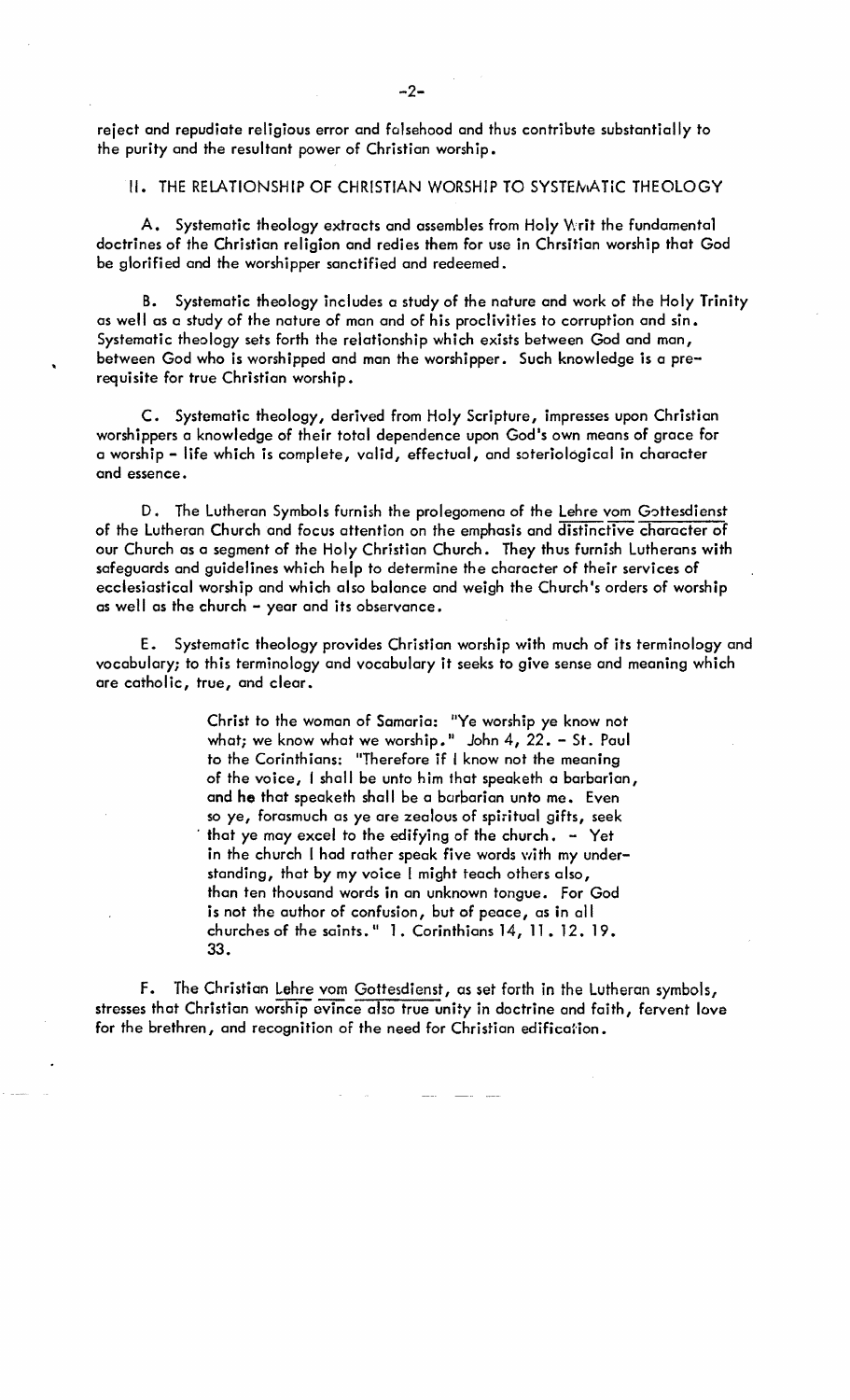Jesus: "In vain do they worship me, teaching for doctrines the commandments of men." Niatthew 15, 9. St. Paul: "How is it then, brethren? When ye come together, every one of you hath a psalm, hath a doctrine, hath a tongue, hath a revelation, hath an interpretation. Let all things be done unto edifying\_" 1. Corinthians 14, 24. - Article XXVIII: "It is proper that the churches should keep such ordinances for the sake of love and tranquility, so far that one do not offend the other, that all things be done in the churches in order, and without confusion, 1. Corinthians 14, 40; "Triglotta, p. 91 • - Martin Luther: "(Thenj) even if different people make use of different rites, let on one judge or despise the other; -- For external rites -- do not commend us to God, just as food does not commend us to God. But let faith and love commend us to God. Wherefore let this word of Paul govern here: The kingdom of God is righteousness, peace, and joy in the Holy Spirit .. Thus no rite is the Kingdom.; of God, but faith within you, etc." Formula Missae, Philadelphia ed. of Luther's Works, Vol. VI, p. 92. Again St. Paul: "Though I speak with the tongues of men and of angels, and have not charity, I am become as sounding brass, or a tinkling cymbal." 1. Corinthians 13, 1.

G. Exegetical and systematic theology soon decline and become mere academic knowledge and learning when divorced from Christian worship •

> .IIThou believest that there is one Godj thou doest well: the devils also believe, and tremble." James 2, 19.

III. THE RELATIONSHIP OF CHRISTIAN WORSHIP TO HISTORICAL THEOLOGY

A. The history of the Church testifies to the truth that the portals of hell cannot prevail not only against the Church, but also against her worship.

> God said to Elias: "I have reserved to myself seven thousand men, who have not bowed the knee to the image of Baal." Romans 11, 4.

B. The history of the Church and of Christian dogma furnishes p:oof that Christian worship has played an important part in strengthening those who both rallied to the defense of biblical truth and polemized against error and falsehood.

C. The great historical liturgies of the Church, assembled from the worship materials prepared by many generations of many ages, testify to the fact that the Holy Spirit has established and perpetuated true Christian worship among Christian people of all generations from the day of the first Pentecost of the New Testament era to the present.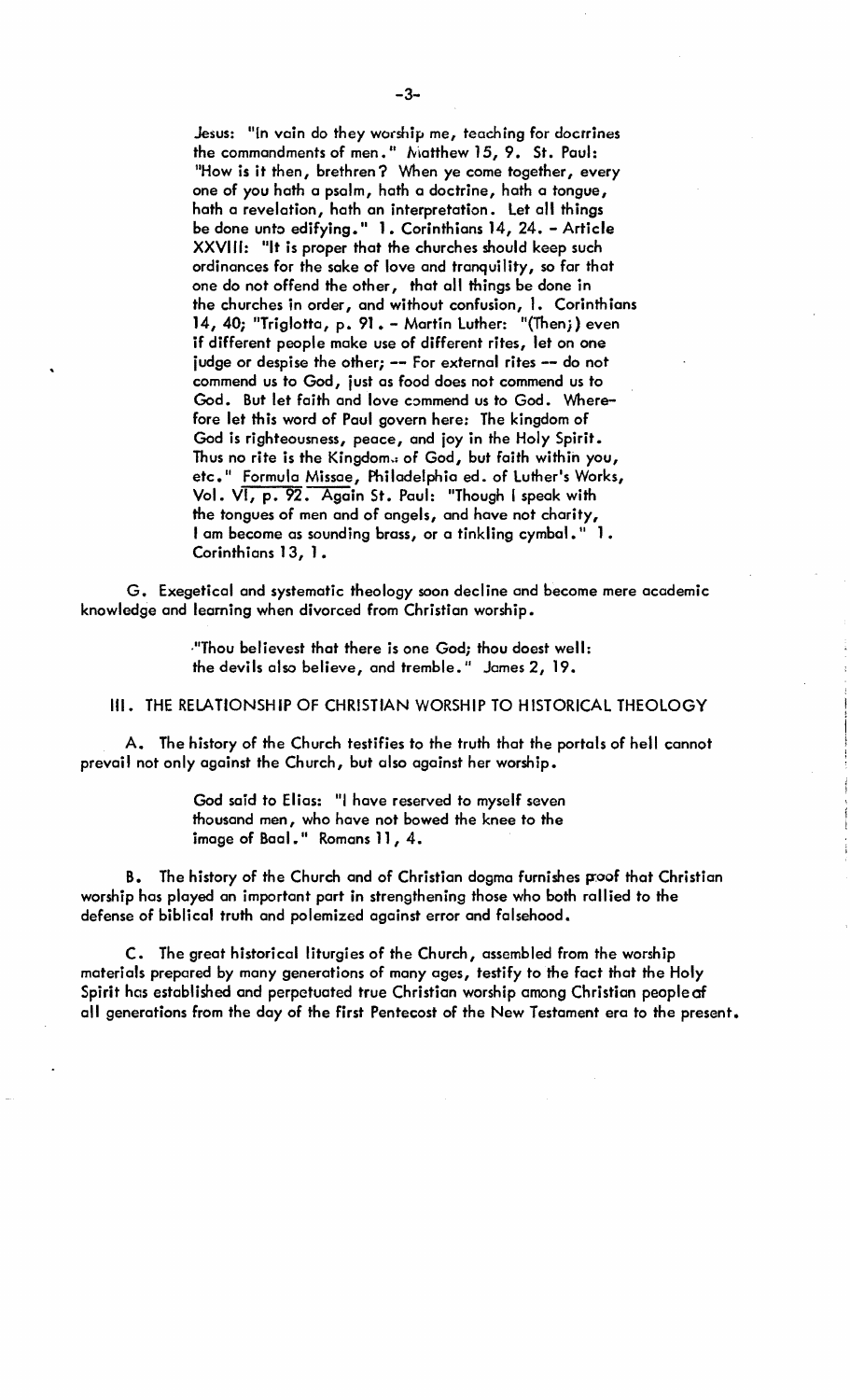These liturgies are therefore also valid historical documents which establish the fact that, throughout the New Testament era and despite sundry aberrations, the Holy Christian Church has always worshipped God in spirit and in truth.

D. The history of Christian art demonstrates that the Church and her members have sought to sublimate Christian worship through use of the arts for the purpose of glorifying God and edifying the children of God.

E. The history of Christian education conveys to us the conviction that members of the Body of Christ of all ages have maintained schools in which the }outh of the Church might learn the better "to worship the Lord in the beauty of holiness." Psalm 29, 2.

# IV. THE RELATIONSHIP OF WORSHIP TO PRACTICAL THEOLOGY

A. Christian worship is a practice, an act, in many cases a habit. It is not a speculative philosophy, a flight of fantasy, or idle dreaming. It is rather a service, an act of faith; it is an act of service rendered to God (Iotreia; Gottesdienst). It is a job, a work (Ieiturgia; work of the people). It is, therefore, not an act of self-service, it is not an end in itself. It is not an act which is performed in order to please or obey men. It is rather an act or practice which is performed to please, honor, and obey God who has commanded: "Thou shalt worship the Lord, thy God, and Him only shalt thou serve." Matthew 4, 10.

B. From the Christian paint of view, all of the Christian life and all acts and practices of the Christian life are Gottesdienste. However, worship per se differs from other practices of the Christian life in that it may be performed by the heart only, without the aid of the human body and its other individual parts. While empathic worship is of great value, especially when it enables us to worship together with fellow-Christians, worship itself may be no more than an outflow of the Christian faith from the heart to its God. Such worship is no less valid than a type of worship which employs the entire human body or any of its members. This explains why some equate Christian worship with the Christian faith.

c. liturgical worship is a well-organized type of Christian worship which is practiced in obedience to the mandate of Holy Scriptures which says: "let all things be done decently and in order." 1. Corinthians 14, 40. It is therefore a disciplined, controlled, balanced, and regulated worship - practice which seeks to avoid intemperance, caprice, and vulgarity. Its character and modes of expression are determined in large part by the fact that it is intended for corporate services of worship of people who strive to have their services of worship reflect the fact that they are "a chosen generation, a royal priesthood, an holy nation, a peculiar (purchased) people" who seek to show forth the praises of Him who has called them out of darkness into His marvelous light. 1. Peter 2, 9.

D. Christian worship employs the arts in the service of the Gospel and with the aid of these arts glorifies God and edifies man. The symbolical character of much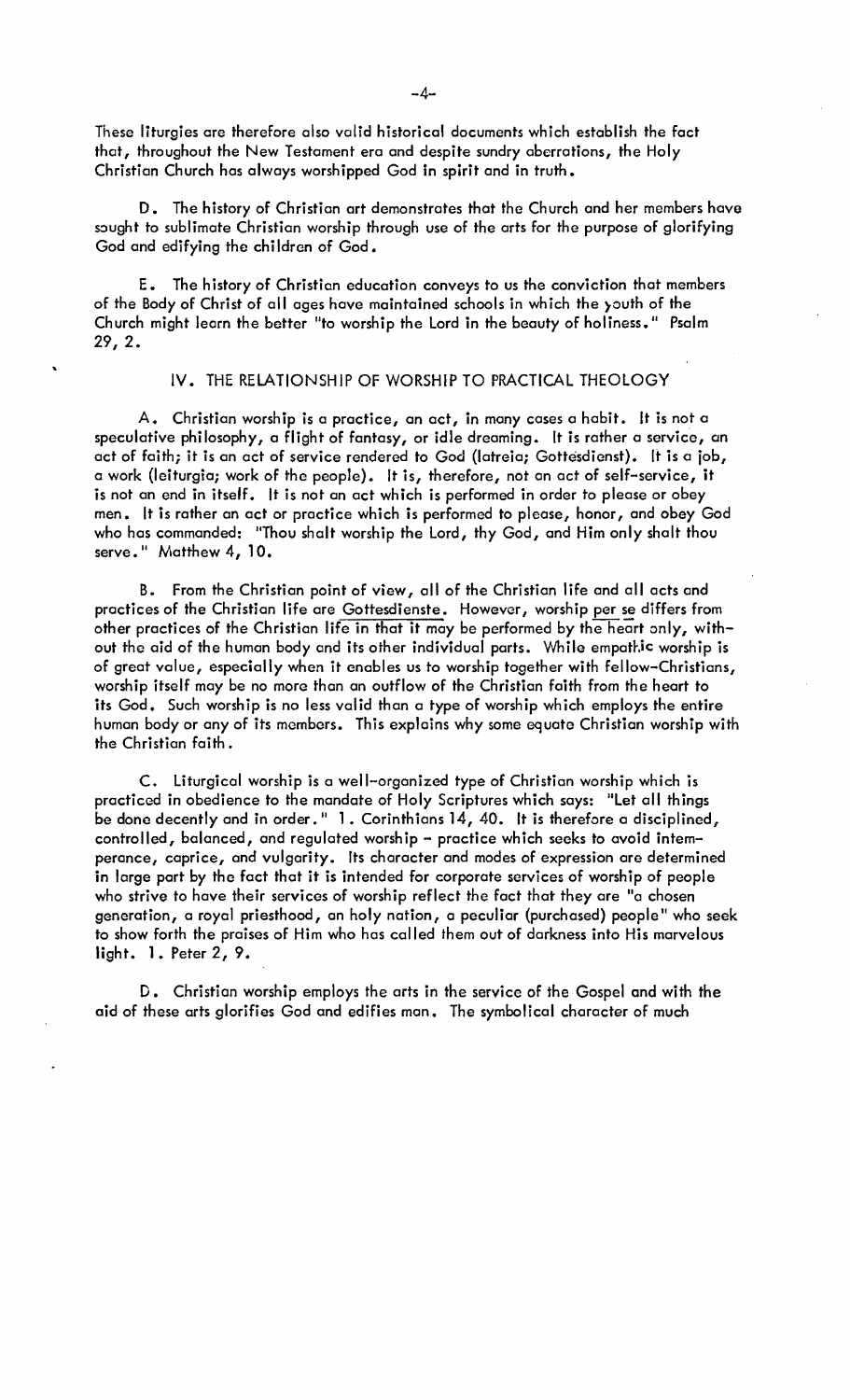Christian art is signally mnemonic and has a great deal in common with the empathic gestures of Christian worship. The Christian Church and her members employ music to vitalize, intensify, and beautify their worship; such music enables worshippers to express that words themselves can often express only inadequately. However, to be truly effective from a Christian point of view, true worship music, like the sermon, must be wortgebunden, it must be bound to the Word.

E. Christian worship employs the pastoral core of souls and also Christian teaching and preaching in order to establish people in their Christian faith, to encourage them to apply their faith in Christian worship habits, and to win others for membership in the Church of Jesus Christ in order that they, too, may learn to worship God in spirit and in truth.

On the other hand, pastoral duties as well as the work of teaching and preaching can and should enable the Holy Spirit the better to establish Christian pastors and teachers in their Christian faith and hence also meliorate and enrich, again in spirit and in truth, their worship of God, their ambassadorship of Christ, and the service they render to others as implements of the Holy Ghost. The very nature of their work should impress upon them the fuller meaning and the greater implications of the well-known theological maxim: Deum colere est Deum habere.

F. When a church-body indulges in error and falsehood, it becomes necessary to remedy not only its false doctrine but also its worship, since both will involve a perversion of God's Word. The Church's Lehre vom Gottesdienst is therefore a practical discipline and the entire area of practical theology is governed by this Lehre which, like the other fundamental doctrines of the Church, insists upon purity and verity also in its practical application. This problem confronted Martin Luther who remarked in part in his Formula Missae et Communion is:

 $"$  - - audendum est aliquid in nomine Christi.  $-$  - ac sic agemus, ut non amplius solum verbo doctrinae corda regamus, sed manum quoque apponamus et publica administratione in opus perducamus,  $- -$ .  $- -$  ut communi opera rem communem iuvemus." Erlangen ed., vol. vii, p. 3.

## **Conclusion**

We close with a few remarks by Peter Brunner who stresses that the Christian must arrive at the canclusion:

dasz der Vollzug des Gottesdienstes ein eigentümlich kritisches Geschehen, "eine tatsdchliche Krisis einschliesst. Nicht Goutes Wort, nicht Christi Sakrament kommt im Gottesdienst in eine Krisis hinein, aber der Mensch, der hier mit Gottes Wort und Christi Sakrament zusammentrifft. - - Das Wichtigste in allen Bemühungen um den Gottesdienst bleibt doch der rechte geistliche Vollzug durch die versammelte Gemeinde und ihre Diener. Gewiss steht dieses Wichtigste nicht in unserer Macht. Aber ohne rechte Lehre uber den Gottesdienst wird es in unserer gegenwärtigen, in vieler. Hinsicht